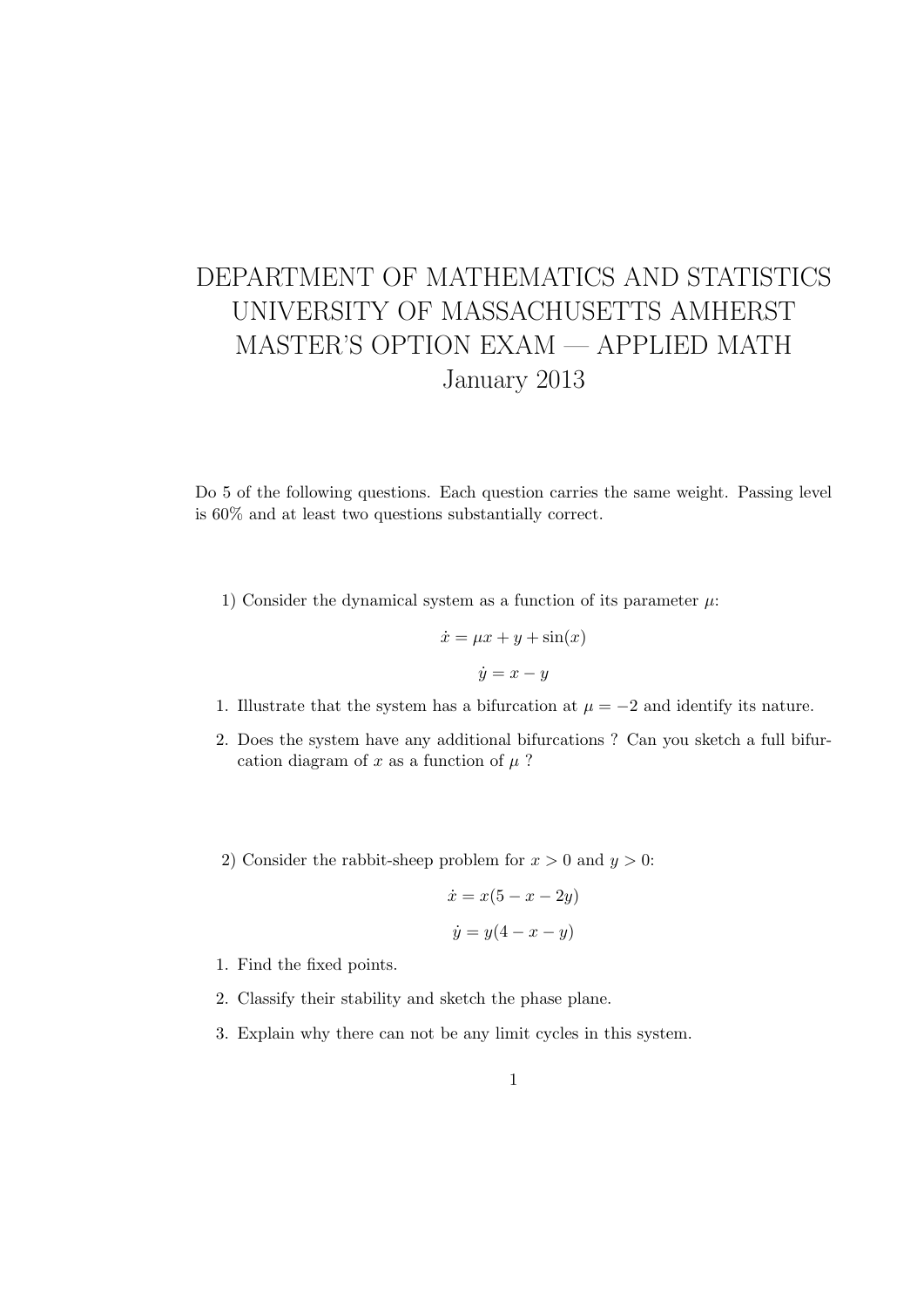3) Consider the problem  $u_t = u_{xx}$  with  $u_x(0,t) = u_x(\pi, t) = 0$ . Solve the PDE (by separating the variables and applying the boundary conditions) to obtain the most general possible solution satisfying these boundary conditions. Then, find the unique solution that satisfies

$$
u(x,0) = 5\cos(2x) - 3\cos(7x)
$$

4a) Prove the uniqueness of the solution for the problem  $u_{tt} = c^2 u_{xx}$ ,  $u(x, 0) = \phi(x)$ ,  $u_t(x, 0) = \psi(x), u_x(0, t) = 0, u_x(l, t) = 0$  in (0,1), by means of the energy method.

Notice: you should prove that the energy is conserved.

4b) Prove the uniqueness of the solution for the problem  $u_t = k u_{xx}$ ,  $u(x, 0) = \phi(x)$ ,  $u(0, t) = u(l, t) = 0$  in two ways:

- 1. using the maximum principle;
- 2. using the energy method.
- **5.** The viscous Burgers' equation for  $u(x, t)$ ,

$$
u_t + \left(\frac{1}{2}u^2\right)_x = \epsilon u_{xx}, \qquad (x \in R^1, t > 0)
$$

is a fundamental equation for nonlinear viscous flows.

(a) Make the substitution

$$
w(x,t) = \int_{-\infty}^{x} u(\xi, t) \; d\xi,
$$

and derive the PDE satisfied by  $w(x, t)$ .

(b) Now make the substitution

$$
w(x,t) = \alpha \log \phi(x,t)
$$
, where  $\alpha$  is a positive constant,

and derive an equivalent PDE for  $\phi$ .

(c) Conclude that for an appropriate choice of constant  $\alpha$ , solutions u of Burgers' equation are in 1-1 correspondence with solutions  $\phi$  of the heat equation. This is known as the "Cole-Hopf transformation."

**6.** Consider the PDE for  $u = u(x, t)$ ,

$$
u_t + [(1 - u)u]_x = 0, \qquad (x \in R^1, t > 0).
$$

(a) Using the method of characteristics, solve the equation for the initial data